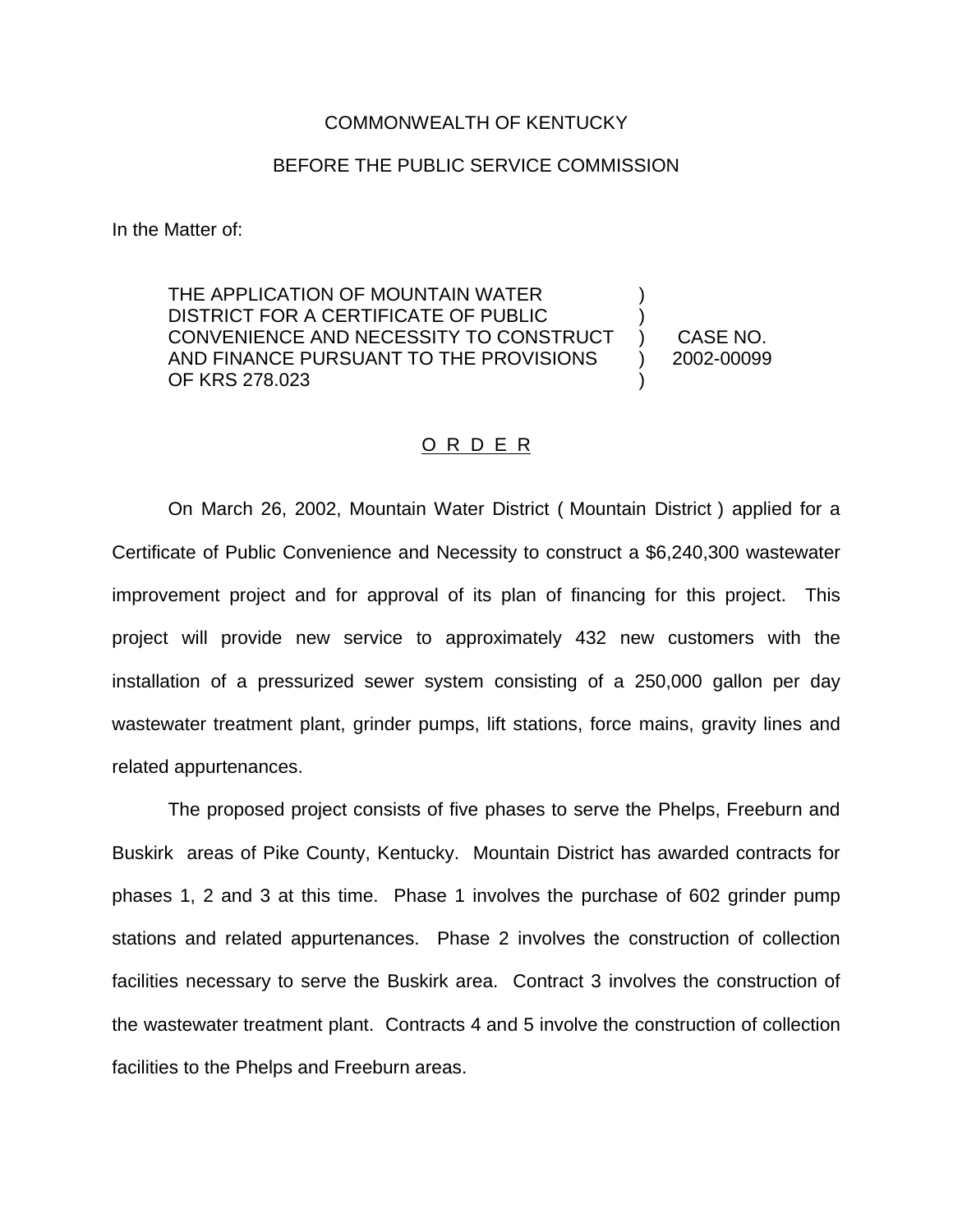Project funding includes a \$426,000 loan and a \$600,000 grant from the U.S. Department of Agriculture's Rural Development ( RD ), a \$1,000,000 Community Development Block Grant, a grant of \$300,000 from the Appalachian Regional Commission, a \$3,000,000 Environmental Protection Agency grant, a \$672,000 Army Corps of Engineers grant and \$242,300 from customer contributions and internal funds.

Mountain District's application is made pursuant to KRS 278.023, which requires the Commission to accept agreements between water utilities and the U. S. Department of Agriculture or the U. S. Department of Housing and Urban Development and to issue the necessary orders to implement the terms of such agreements within 30 days of satisfactory completion of the minimum filing requirements. Given that minimum filing requirements were met in this case on March 26, 2002, KRS 278.023 does not grant the Commission any discretionary authority to modify or reject any portion of this agreement.

IT IS THEREFORE ORDERED that:

1. Mountain District is granted a Certificate of Public Convenience and Necessity for Phases 1, 2, and 3 of the proposed construction project.

2. Mountain District's proposed plan of financing with RD is accepted.

3. Mountain District shall file a copy of the as-built drawings and a certified statement that the construction has been satisfactorily completed in accordance with the contract plans and specifications within 60 days of the substantial completion of the construction certificated herein.